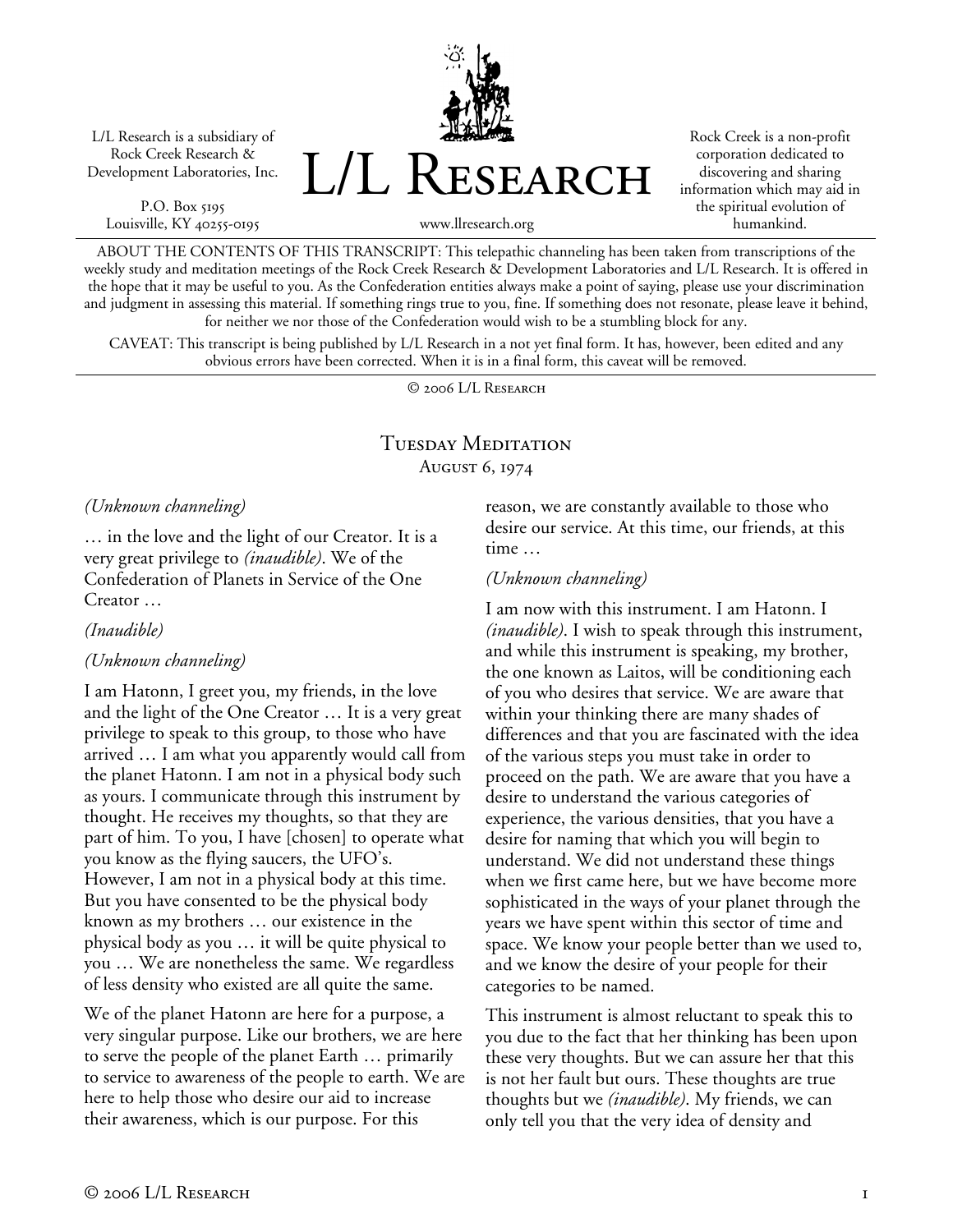category and the colors of the rainbow, each of those categorical functions that the human mind so values, is a trap and a delusion in the spiritual sense. We cannot put it any more gently and have you understand what we mean. You have to understand that your categories are occupants of this illusion which you now enjoy, which you have enjoyed since your physical birth and which you will cease enjoying upon your physical death. There is absolutely no harm in understanding the categories with which you must cope within the illusion. However, to allow this to seep into that which you know as your spiritual form is to allow a crippling influence, a halting and blinding influence, to encroach upon your search for the source of life within you.

Our understanding, my friends, is that all things are one. Nothing could be simpler than this understanding. To ask for ramifications, categories, colors of the rainbows, densities or any other list of characteristics is to attempt to impose illusion on reality. Reality is not a process, reality does not change. That which is light, simply is. It is neither active nor passive. It occupies no paradoxes. The beginning and the ending are disunity. At the end of the physical lies all eternity, and yet, eternity implies a process, an endless process.

My friends, this is true, for there are many other lessons to be learned, many other categories to be understood, as you grow closer and closer to that which is your beginning and your end. For it is our understanding that there is a point at which eternity itself is no more. And in the eyes of one who truly understands, one simply becomes that which is. Becoming is done. The circle is complete. Unity is truly known. It is possible to move closer and closer to this understanding through meditation. We are pleased with this group in that its group desire is aimed largely towards an understanding of the metaphysical. Therefore, we may give you information such as this. It is our desire that we are able to give philosophical information. For information such as this is of the higher type, whereas information on such things as density and other categorical questions are lesser in their importance to your spiritual journey.

I am going to attempt the transfer of this *(inaudible)* to one of the other channels. I am Hatonn.

# *(Unknown channeling)*

I am Hatonn. I am with the instrument. I greet you, my friends, in the love and in the light *(inaudible)*. It is a privilege to be with you. I have been listening during your meeting, not only the words but through the instruments and our brother Hatonn, but also to the thoughts [emanating] here this evening. It is very interesting to those of us who are here to serve to find the thinking in groups such as this one evolving as a result of the efforts of our Confederation. We are here for this purpose, to create an evolution in thinking.

My friends, you are at the turning point [in] the evolution of your thinking. It is very easy for you to successfully negotiate this [change]. In turn, an almost *(inaudible)* that is generated by the people of your planet. *(Inaudible)*. And friends, when I say almost no intentional *(inaudible)*, I am referring to what you might consider to be a fantastic multitude of thoughts, the thoughts generated by this society in which you exist, thoughts that you might label as political, economic, business, social *(inaudible)* thoughts. These, my friends, are all the same things. These, my friends, represent more than you are. Friends, we consider these to be very specialized, to be a very singular process having to do with *(inaudible)*. You might *(inaudible)* the evolution of consciousness. *(Inaudible)* does not matter what you find. It is simply a return to the thinking that created you with the simple Thought of total love expressed by the Creator. This, my friends, is true thinking, to get from where people of your planet *(inaudible)* to this side *(inaudible)*, but it may only be done within the limits of our knowledge by one process. It may only be done by the process of meditation, simple, daily meditation. Meditation at the *(inaudible)*, a myriad of confused thoughts and ideas, a society in which you *(inaudible)*, in your conscious lives, and allows them to be replaced with a single Thought of your Creator, a Thought of total and absolute love, a Thought so complete, so total, and so pure that it and it alone was able to create this entire *(inaudible)*. A Thought so powerful, my friends, that it was generated through selves in every other [planet].

My friends, this is what we consider, thinking this through. This was also our objective, for we are still *(inaudible)*. We think it's absolute in its most purest form is thought *(inaudible)*. It is a very simple task,